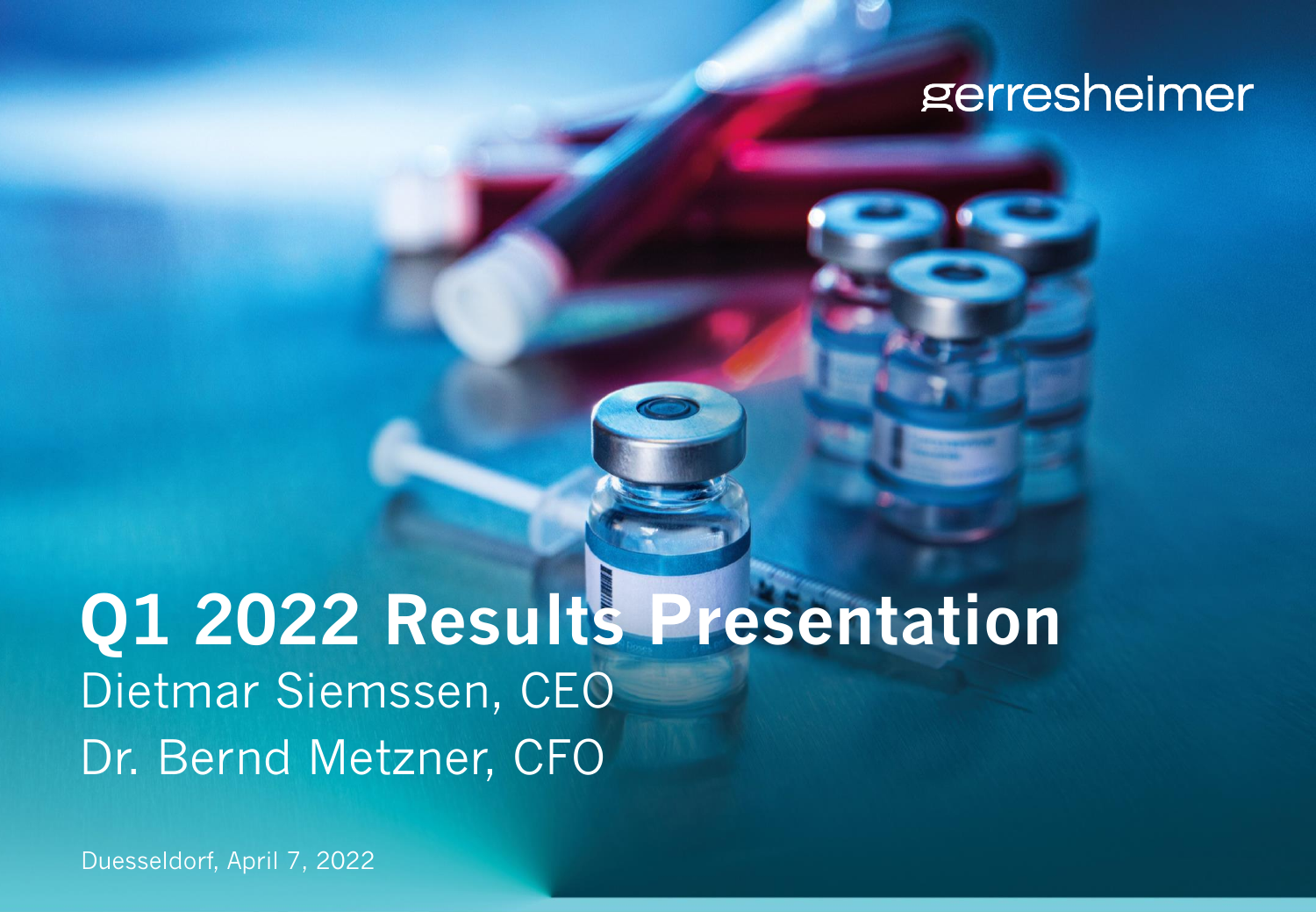## **Disclaimer**

- − This presentation may contain certain forward-looking statements, including assumptions, opinions and views of the Company or cited from third party sources. Various known and unknown risks, uncertainties and other factors could cause the actual results, financial position, development or performance of the Company to differ materially from the estimations expressed or implied herein.
- − The Company does not guarantee that the assumptions underlying such forward-looking statements are free from errors nor does the Company accept any responsibility for the future accuracy of the opinions expressed in this presentation or the actual occurrence of the forecast development.
- − No representation or warranty (express or implied) is made as to, and no reliance should be placed on, any information, including projections, estimates, targets and opinions, contained herein, and no liability whatsoever is accepted as to any errors, omissions or misstatements contained herein, and, accordingly, none of the Company or any of its parent or subsidiary undertakings or any of such person's officers, directors or employees accepts any liability whatsoever arising directly or indirectly from the use of this document.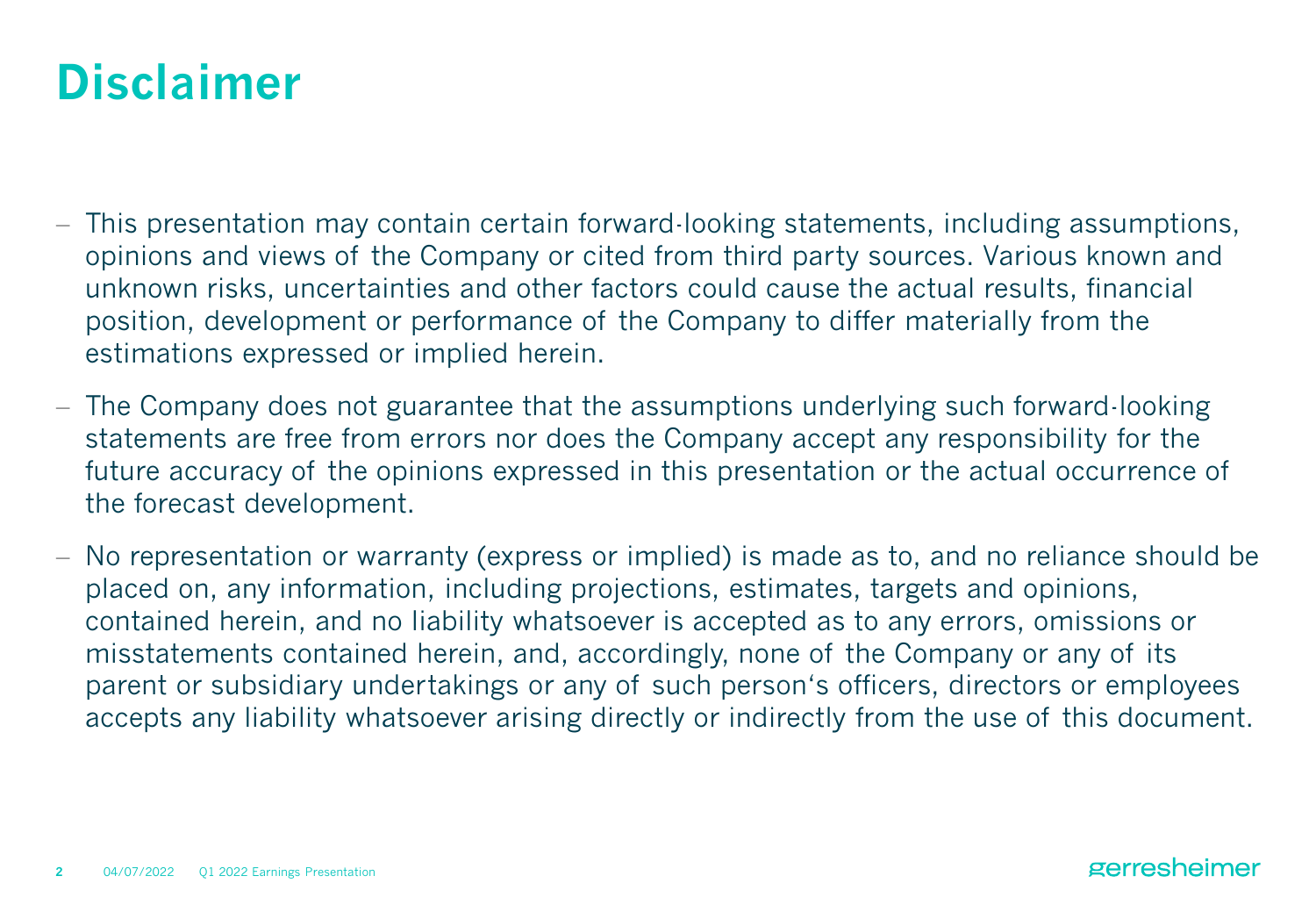## **Agenda**



### **Strong Start Into the Year**



### **Capex Deep Dive**



### 4 **Outlook**



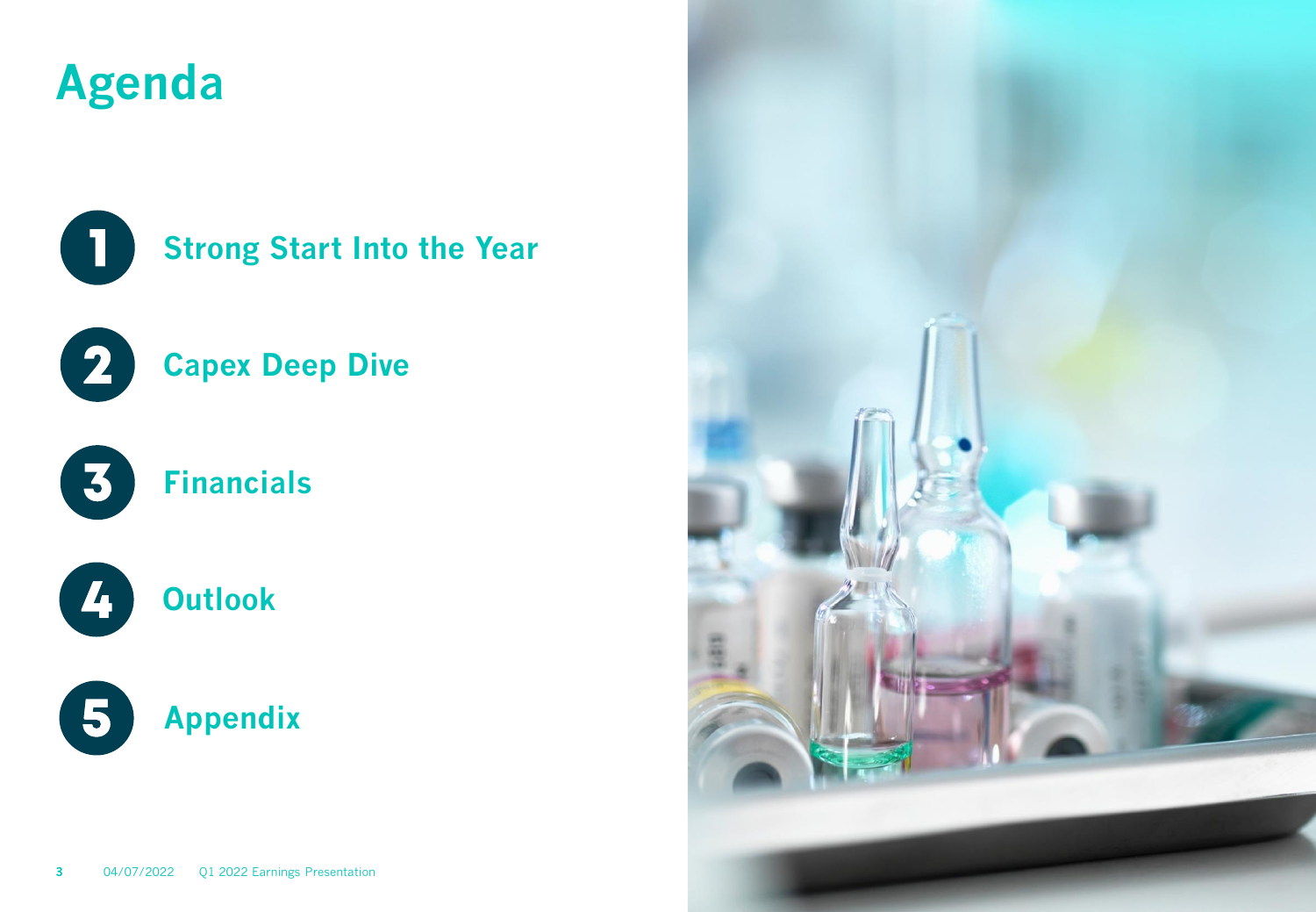## **Strong Start to the Year CEO Dietmar Siemssen**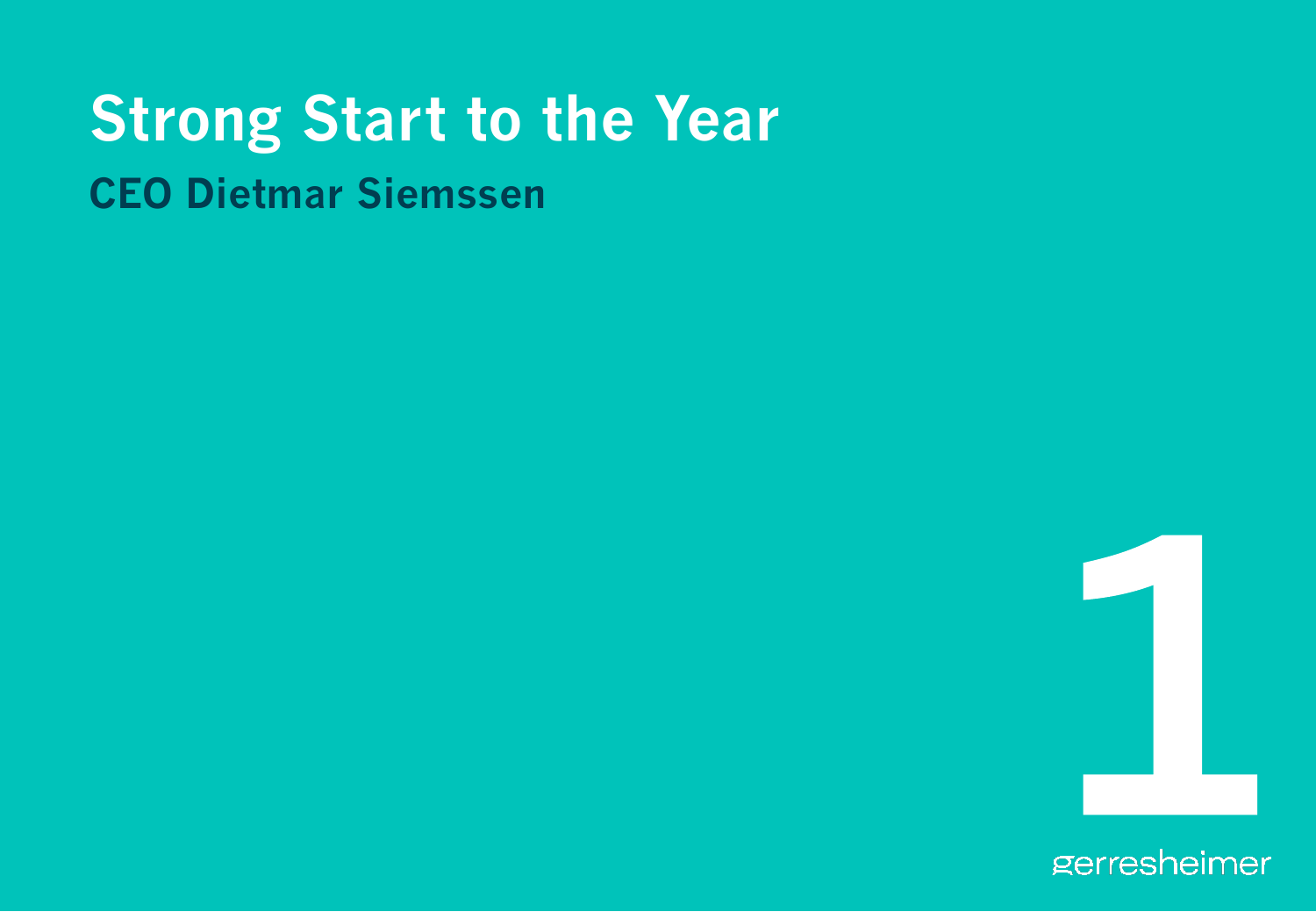**Transforming Gerresheimer into a growth company as innovation leader, solution provider and system integrator.**

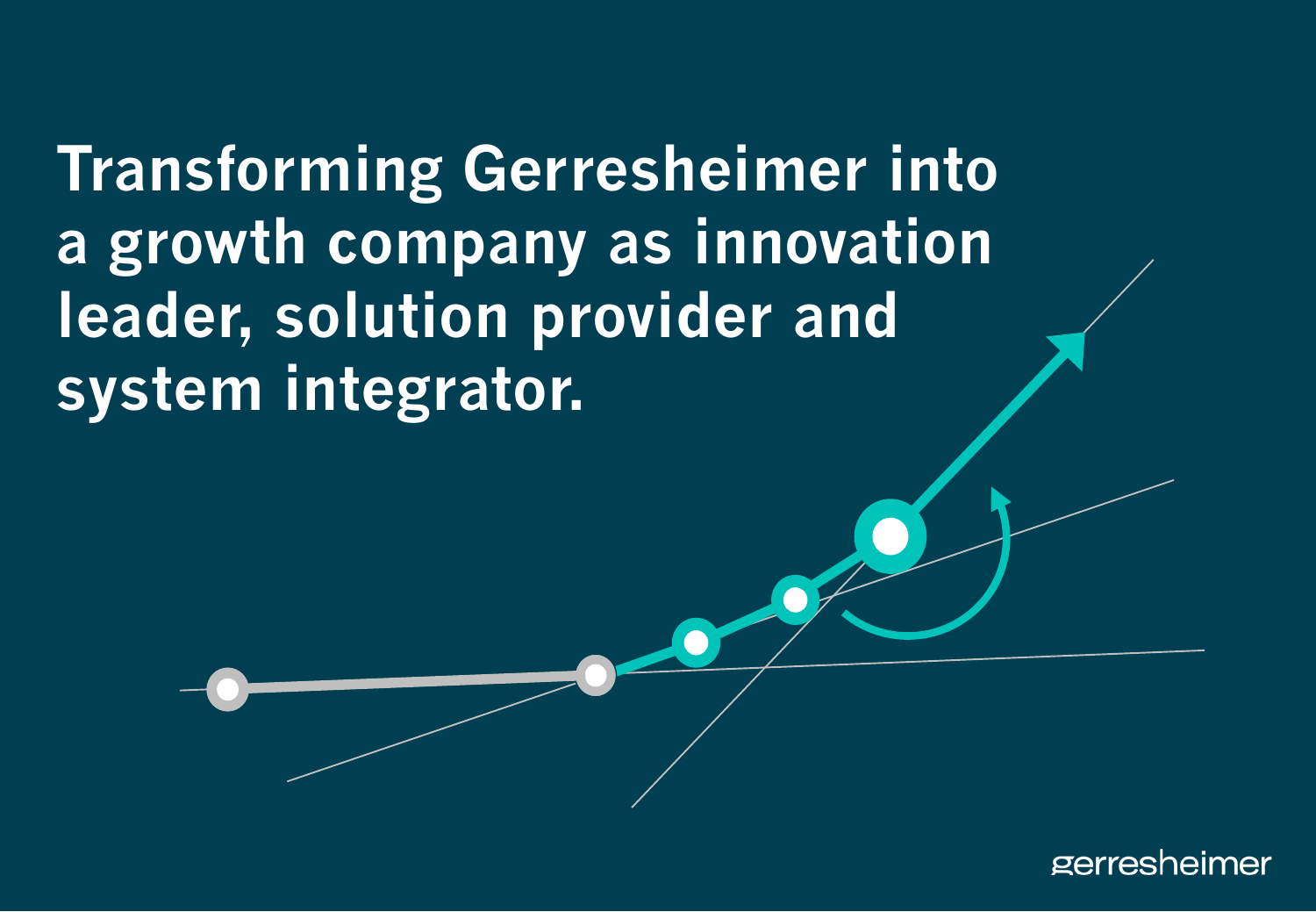## **Leverage our Competitive Advantage Focus for 2022: Accelerate – Execute – Innovate**

### **Our Key Priorities in FY 2022**



**Accelerate:** Another **record year** to be driven by High Value Solutions



**Execute:** Translate strong order intake into **profitable growth**



**Innovate:** Strengthen R&D capabilities to further accelerate innovation

### **Comments on geopolitical challenges:**

- **No material direct exposure to** Russia, Belarus and Ukraine
- **Long-term hedge implemented:**  Well protected against energy price volatility
- **Resilience in supply chain** proven
- Further disciplined **price increases**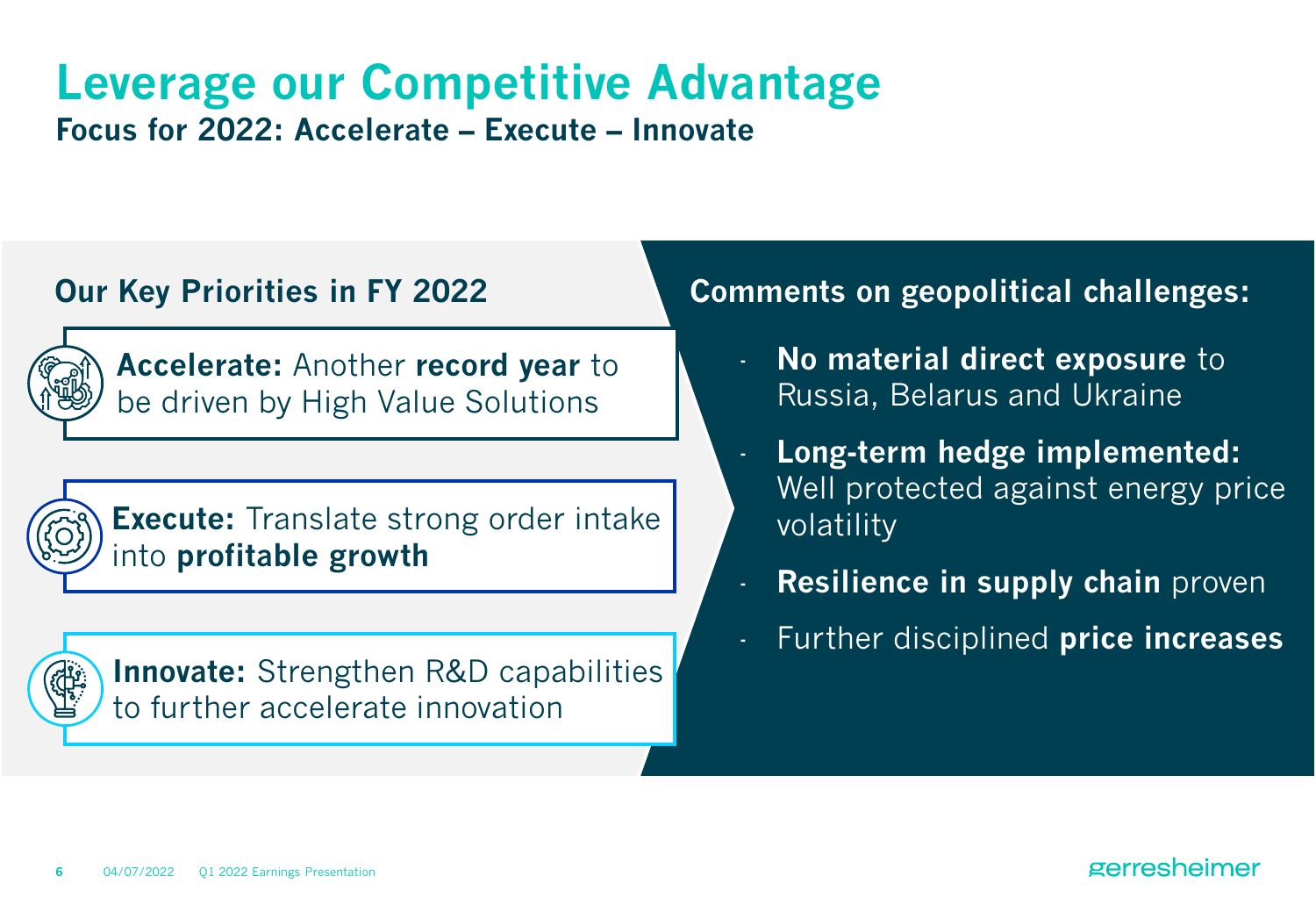## **Delivery: Double-Digit Growth Key Take-Aways Q1 2022: Strong Start to FY 2022**

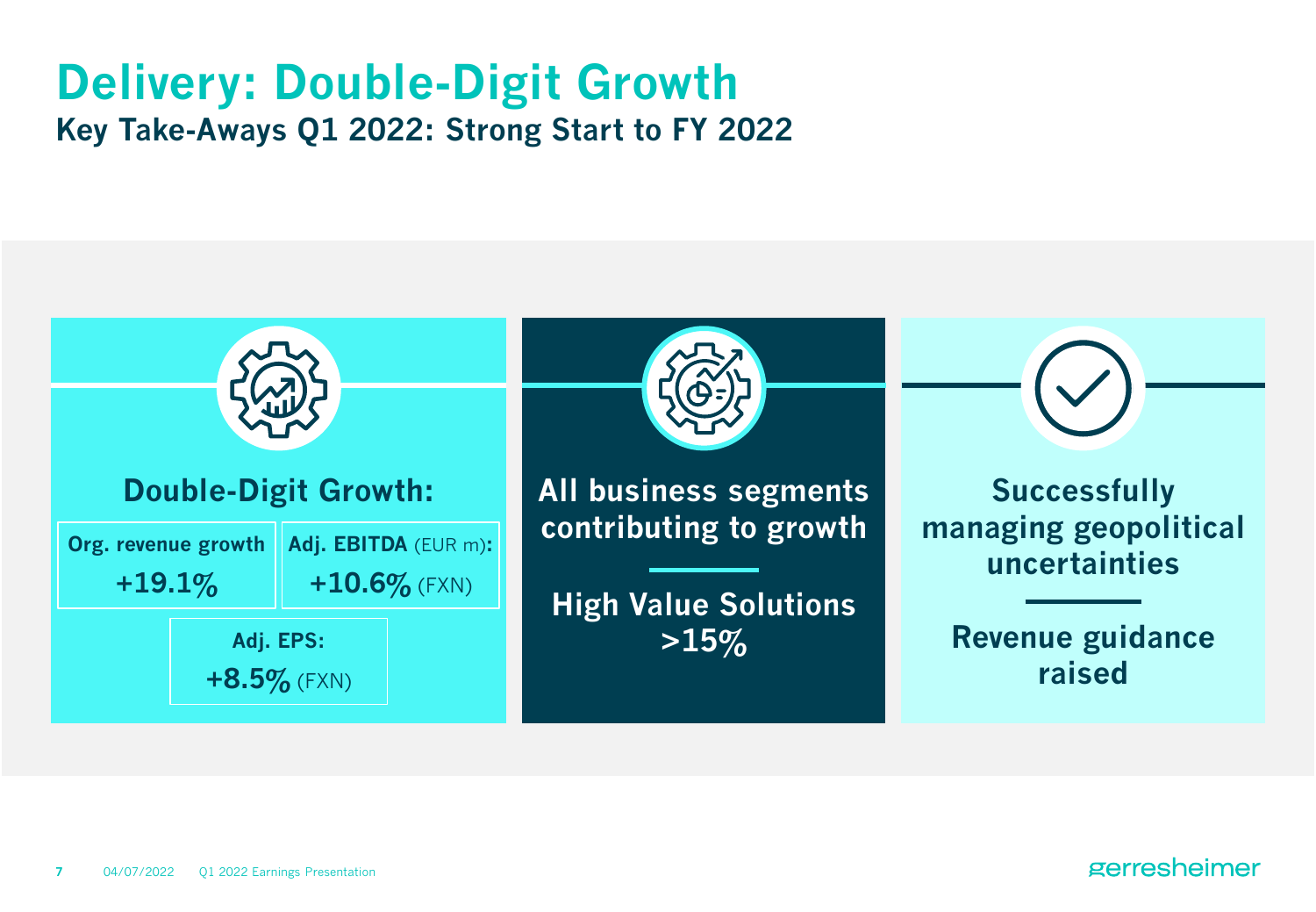## **Capex Deep Dive CEO Dietmar Siemssen / CFO Dr. Bernd Metzner**

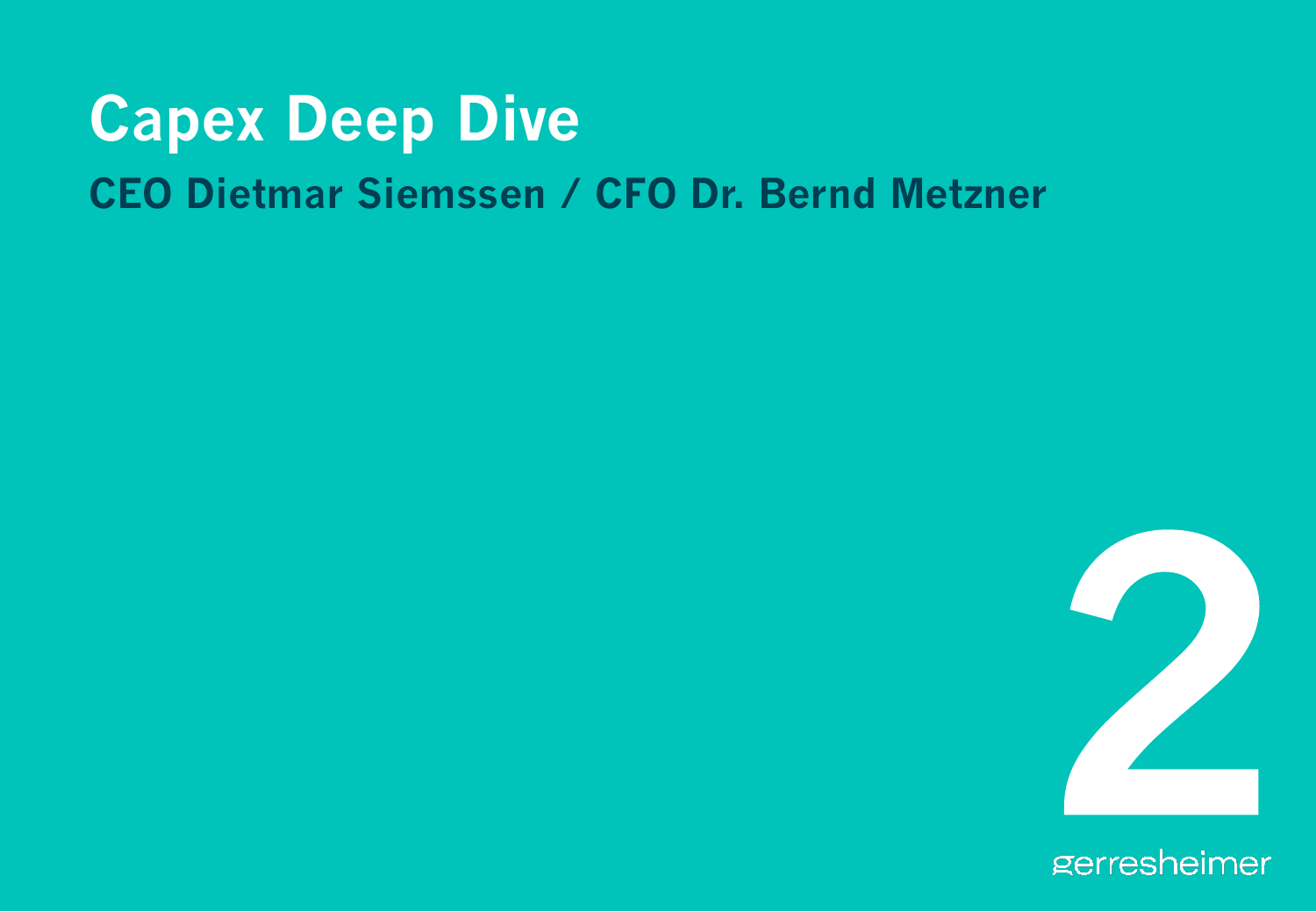## **Further Sharpening our Growth & Return Profile Basis for Investments & Capex Priorities**

### **Basis for investments into growth opportunities**



**Global megatrends**



**Record order intake & development projects**



**Transformation: solution provider & system integrator**

**Increasing capacity to meet demand**





**Regional expansion Increasing focus on R&D & Services**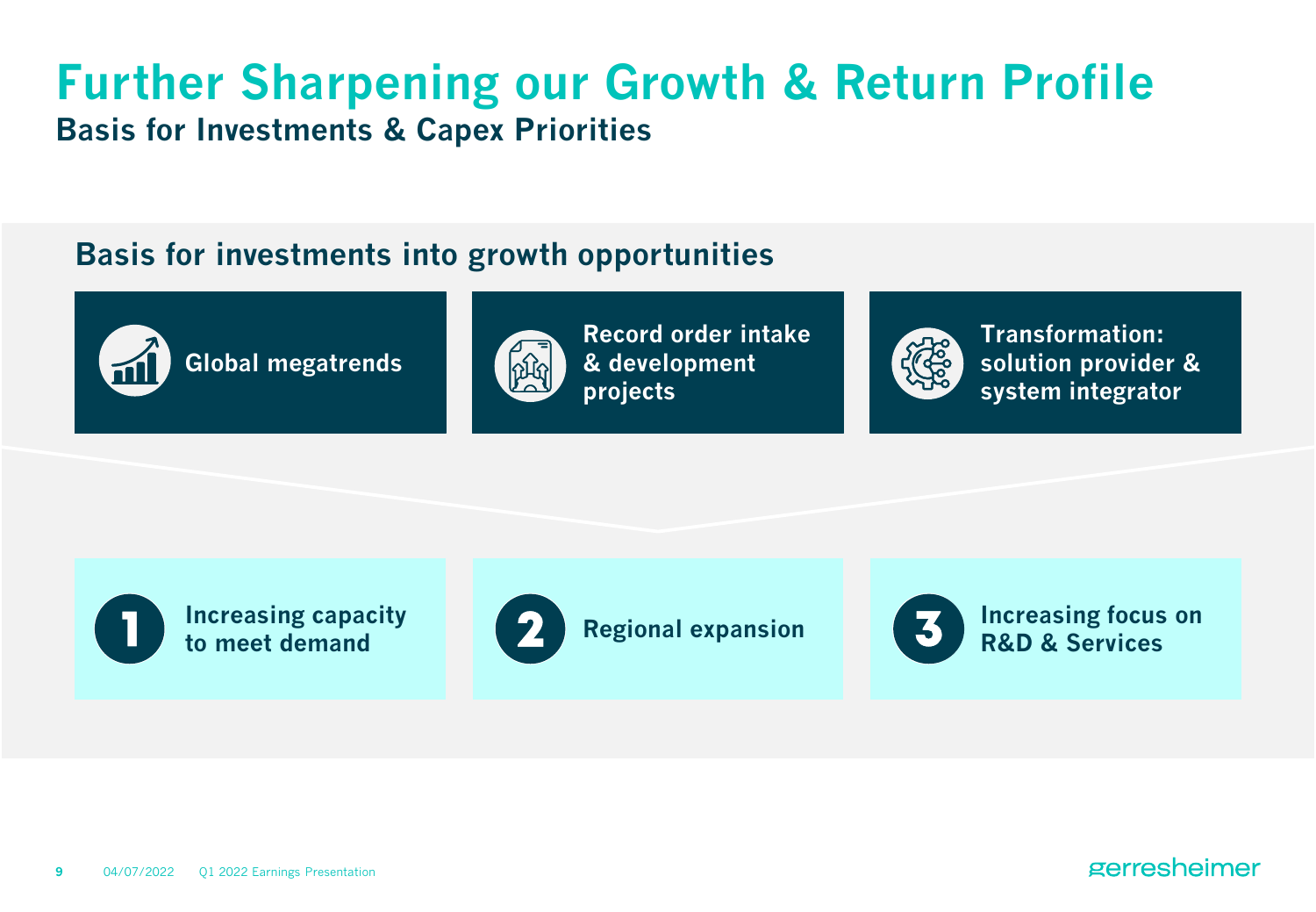## **Clear Roadmap to Implement Growth**

### **Growth Investments With a Particular Focus on High Value Solutions**

### **Globalization in Syringes**

Regional expansion and high-value products

- Double global syringe capacity by 2028
- Build-up capacity in China, North Macedonia and Mexico
- − High-value lines in Europe

### **Advanced Technologies**

Push digitalization for connected & digital devices

- Further investments and development of own IP
- Project execution (SQ Innovation, new pump projects for rare disease, respimetrix, SensAirTM, G Injector)

### **Contract Manufacturing**

Growth with existing and new customers

- Ramp-up autoinjector contract (Pfreimd)
- − New production line in North Macedonia
- Follow-up orders expand production in Horsovsky Tyn (CZ)

### **Vials & Cartridges**

Expand leading vial producer position with RTF vials focus

- Expand capacities in North America and Europe, with particular focus on RTF
- Strong ramp-up of capacities in China
- Supported by governmental initiatives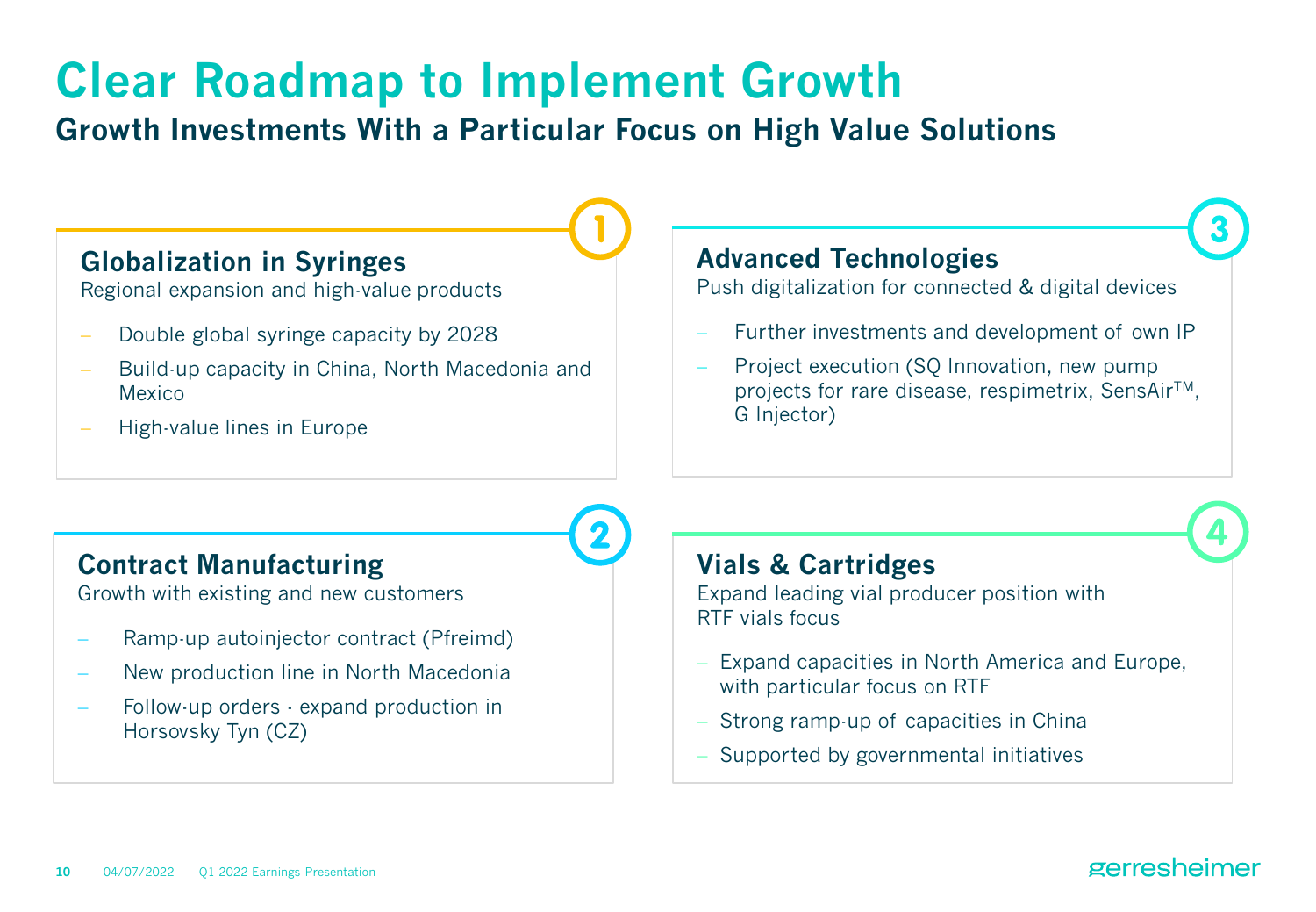## **Significant Investments Into High Value Solutions Capex Split by Type and Growth Capex Breakdown**

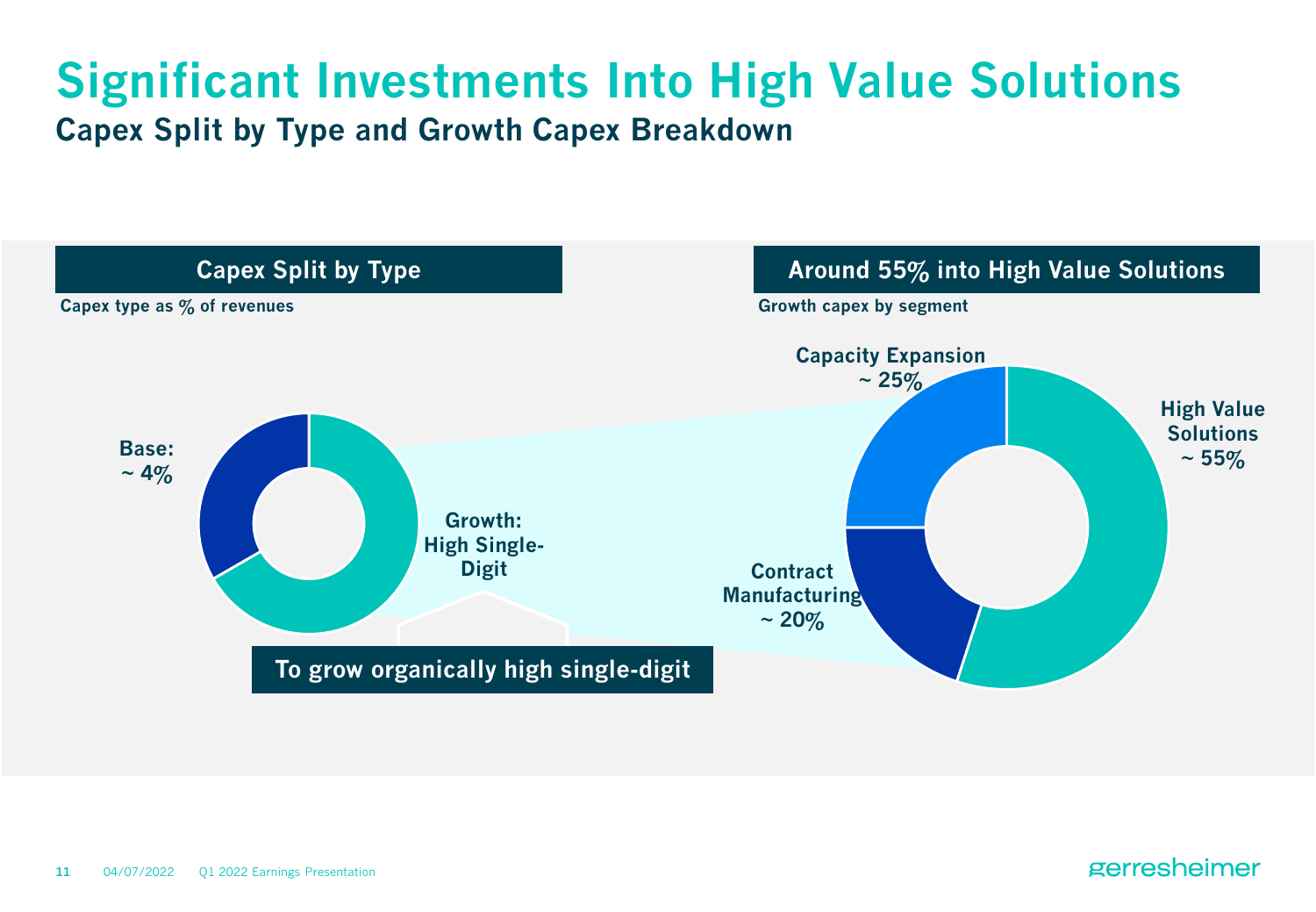### **High Value Solutions Support Margin Expansion Current Investment Opportunity and Impact on Gerresheimer's Profile**

### **Underlying market growth proves attractiveness of High Value Solutions**

- Dynamic market development in **BioPharma & Diagnostics – double-digit market growth**
- − **Increasing focus on Biologics and Injectables** – also shown in our High Value Solutions Profile
- − **Revenue share of HVS continuously increasing** – CAGR >25%

![](_page_11_Picture_5.jpeg)

**Average Adj. EBITDA margin of High Value Solutions of >30%**

### **High margin HVS will account for around a third of revenues by 2028**

**HVS as % of total Gerresheimer revenues**

![](_page_11_Figure_9.jpeg)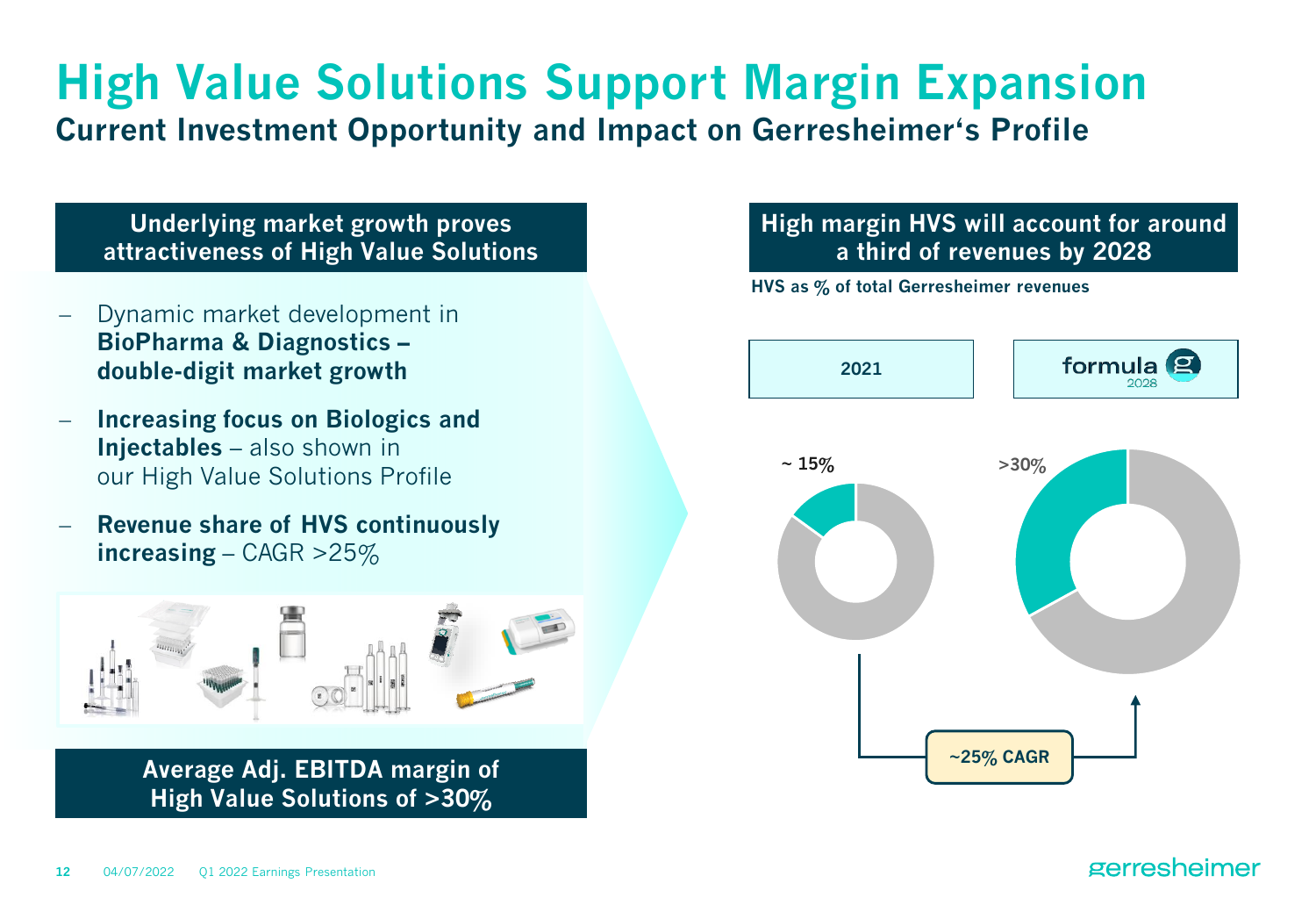### **Gerresheimer's Investment Program Delivers Attractive Returns**

![](_page_12_Picture_1.jpeg)

**Robust and holistic capital allocation process**  KPIs: IRR, payback period and NPV

![](_page_12_Picture_3.jpeg)

Investments into **attractive growth markets** with a priority on margin strong High Value Solutions

![](_page_12_Picture_5.jpeg)

**Continuous improvement of capex/ sales** through less capital intense business (R&D and royalty based)

![](_page_12_Picture_7.jpeg)

**Project Capex 75: Generating the** same level of sales growth with less investments

### **Mid-Term: ROCE before tax of 15%**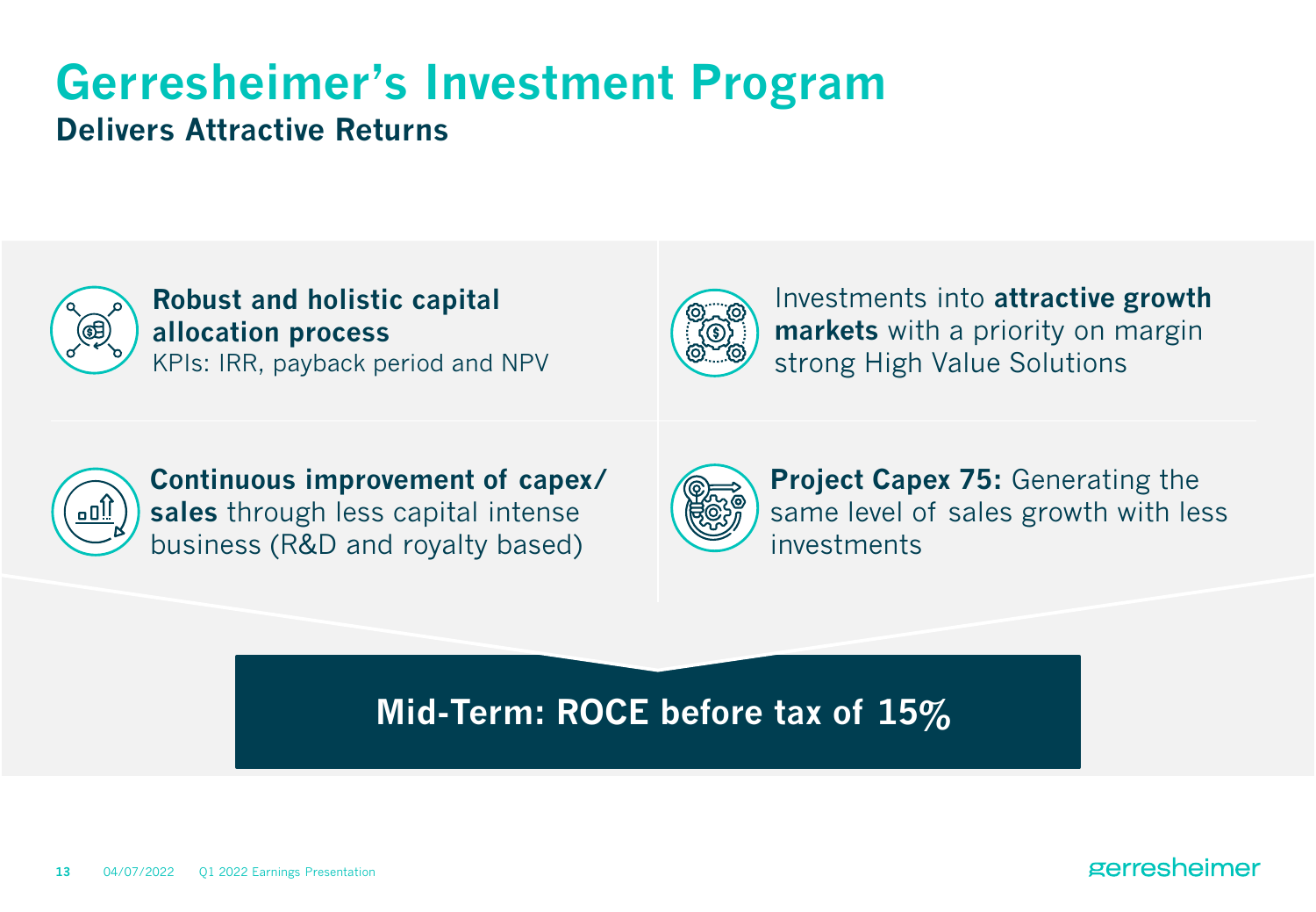## **Financials CFO Dr. Bernd Metzner**

![](_page_13_Picture_1.jpeg)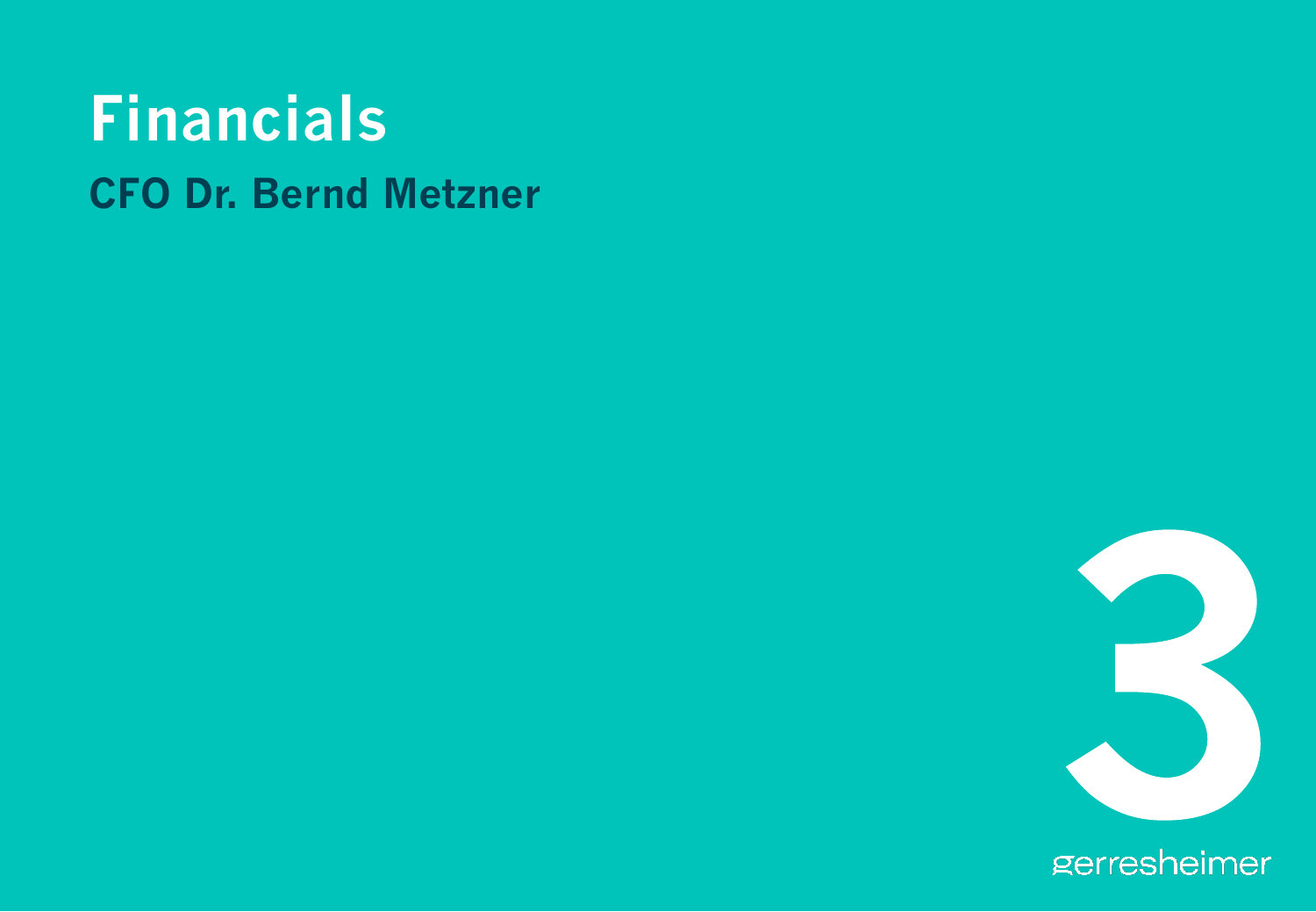## **Q1 2022 Figures Prove Investments are Paying off Operational View on KPIs**

![](_page_14_Figure_1.jpeg)

**Reported** *M*, **Organic** (adjusted for exchange rate effects as well as acquisitions and divestments)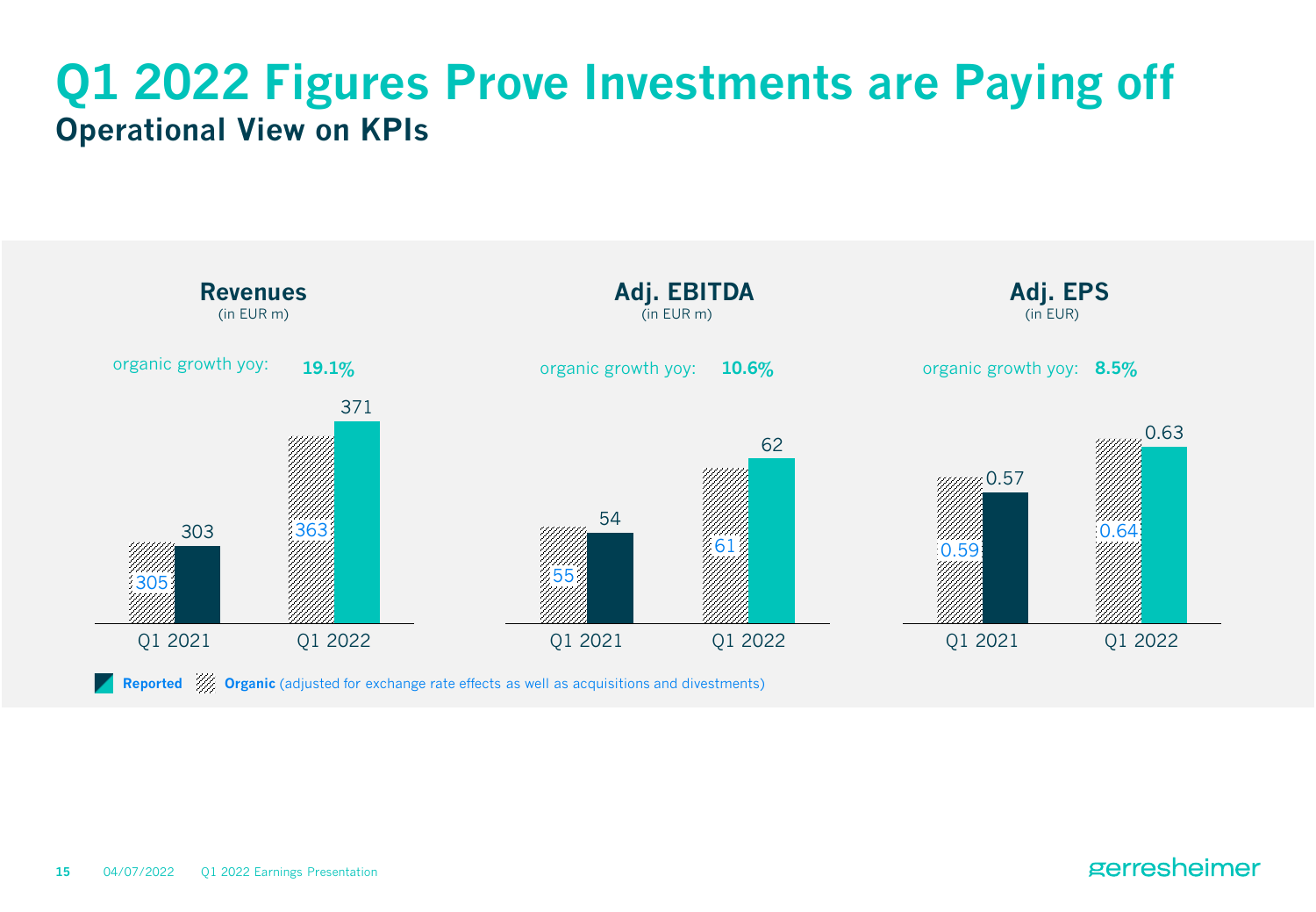## **Strong Pricing Power Q1 2022 Revenue Growth Reconciliation**

![](_page_15_Figure_1.jpeg)

- − Price increases from passthrough are implemented on short-notice and mainly relate to change in raw material prices (e.g. resin)
- − Renegotiated price adjustments are sustainable and mainly linked to higher energy cost and general input cost increases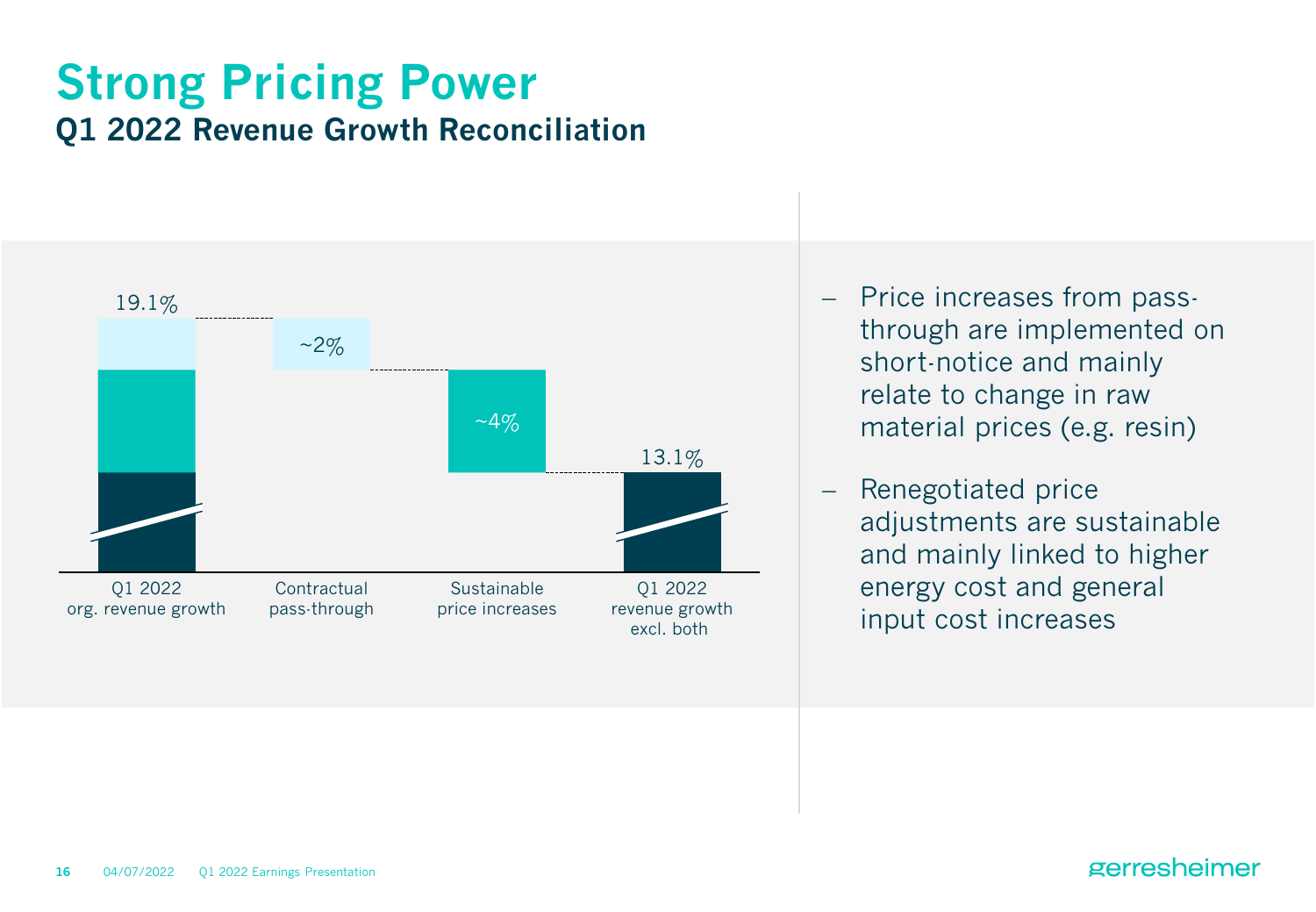## **Strong Q1 2022 in all Divisions Q1 2022: Divisional Performance and Highlights**

![](_page_16_Figure_1.jpeg)

![](_page_16_Figure_2.jpeg)

#### **Double-digit growth**

- Double-digit growth in all business units based on volume, price and pass-through
- Adj. EBITDA significantly supported by improved product mix

#### **Impressive quarter again**

- Double-digit organic revenue growth driven by both Tubular Glass and Moulded Glass, particularly RTF vials
- Strong org. adj. EBITDA growth: beneficial product mix effects and sustainable price adjustments

#### **Performance as expected**

- Advanced Technologies as innovation driver and longterm investment case
- Focused on pushing forward ongoing projects and initiated new projects

#### **17** 04/07/2022 Q1 2022 Earnings Presentation

In EUR m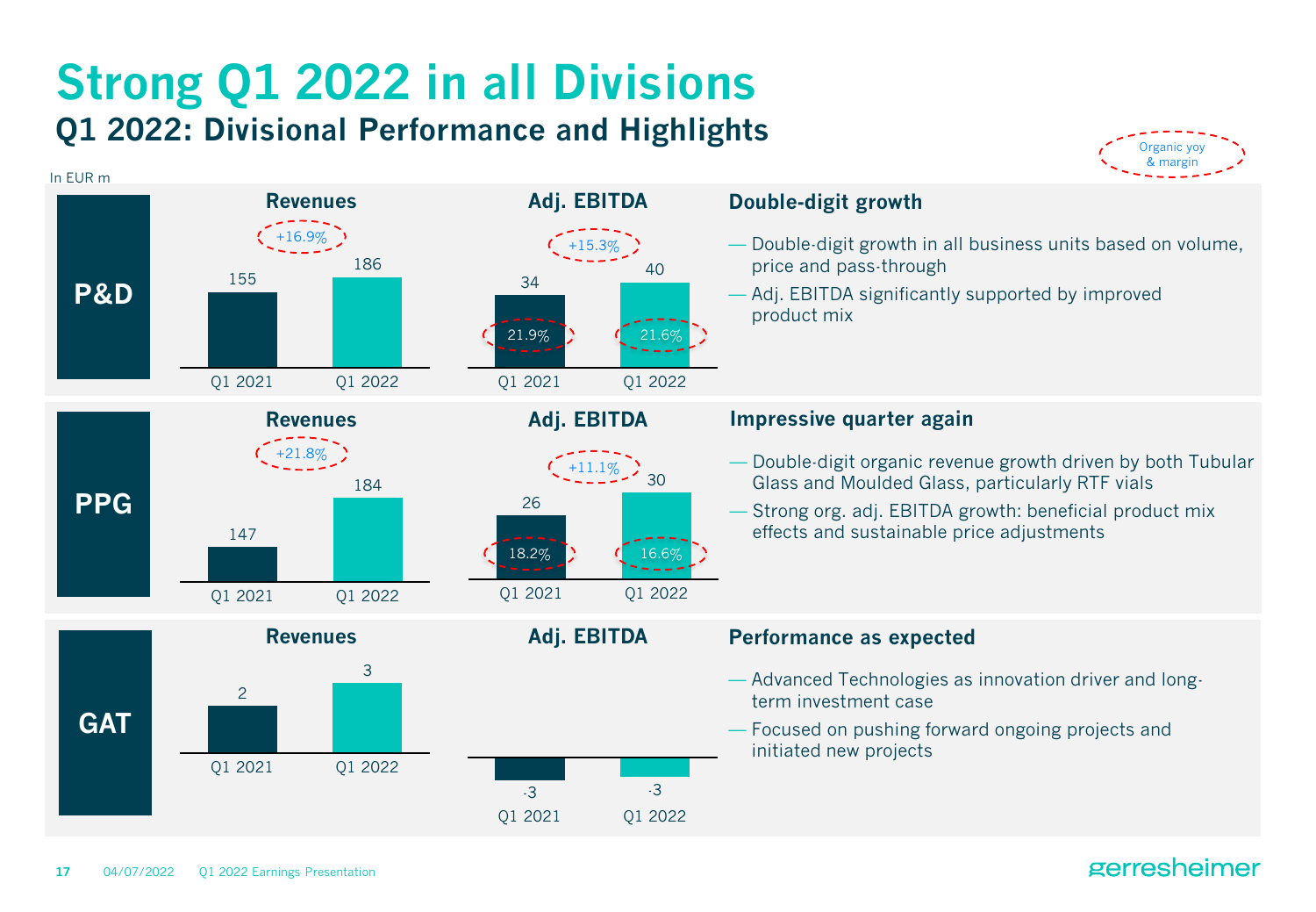## **Stable Cash Flow Despite Higher Investments Cash Flow and Financial Debt**

| In EUR m                                      | Q1 2022 | Q1 2021 | <b>Change</b> | <b>Comments</b>                                             |
|-----------------------------------------------|---------|---------|---------------|-------------------------------------------------------------|
| <b>Adjusted EBITDA</b>                        | 61.5    | 54.2    | 7.3           |                                                             |
| Change in net working capital                 | $-41.2$ | $-45.6$ | 4.4           | NWC performance further improved                            |
| Net interest paid                             | $-1.3$  | $-1.9$  | 0.6           |                                                             |
| Net taxes paid                                | $-5.7$  | $-8.9$  | 3.2           |                                                             |
| Other                                         | $-11.5$ | $-21.6$ | 10.1          |                                                             |
| <b>Cash flow from operating</b><br>activities | 1.8     | $-23.8$ | 25.6          | <b>Earnings quality significantly improved</b>              |
| Net capex                                     | $-68.3$ | $-35.6$ | $-32.7$       | Capacity increase in Europe, particularly<br>Wertheim plant |
| <b>Free cash flow before M&amp;A</b>          | $-66.5$ | $-59.4$ | $-7.1$        |                                                             |
|                                               |         |         |               |                                                             |
| Net financial debt $1$                        | 1,031   | 986     | 45            |                                                             |
| Adj. EBITDA leverage                          | 3.3x    | 3.2x    | 0.1x          |                                                             |

1. Net financial debt according to credit agreement in force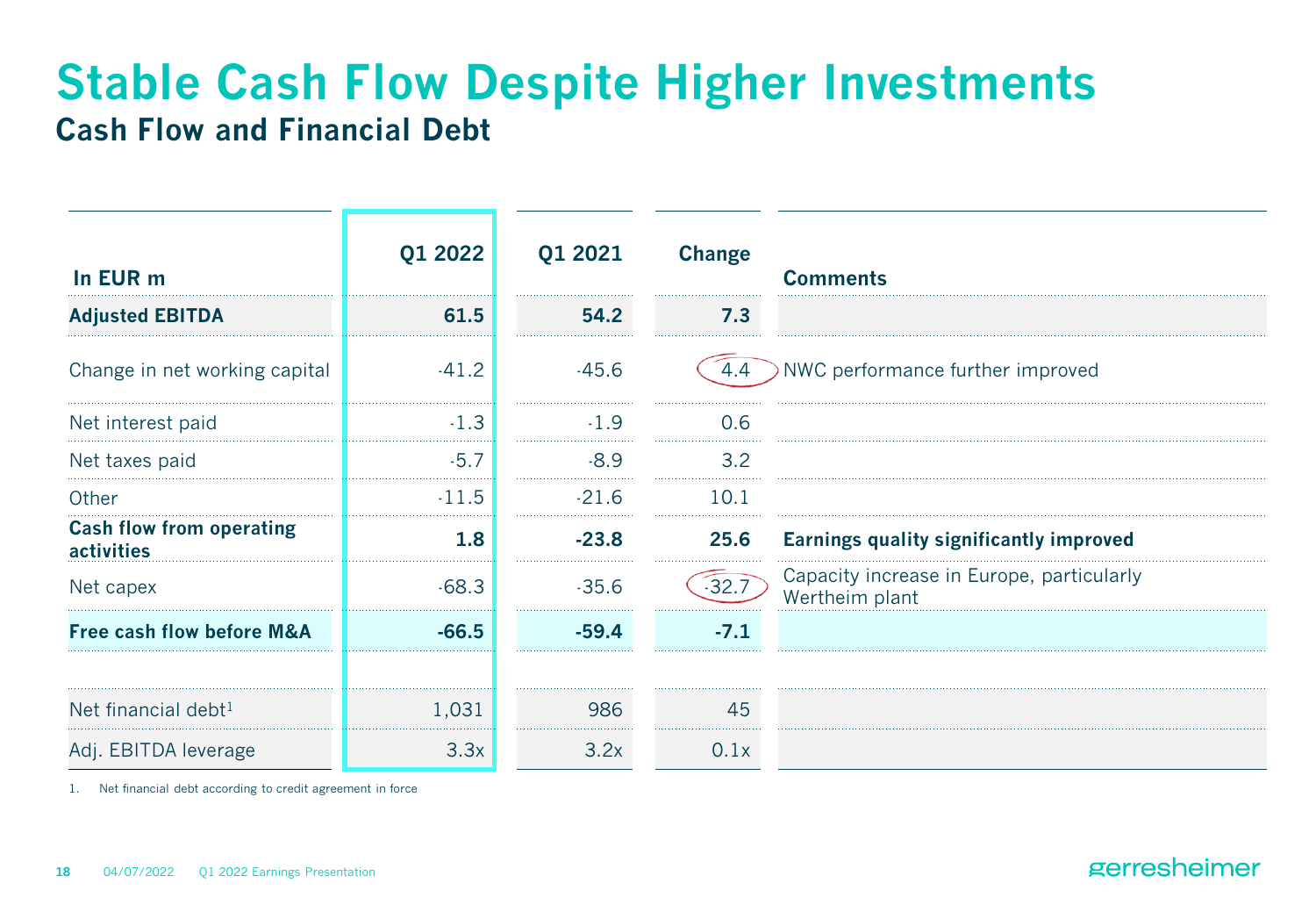## **Outlook CEO Dietmar Siemssen**

![](_page_18_Picture_1.jpeg)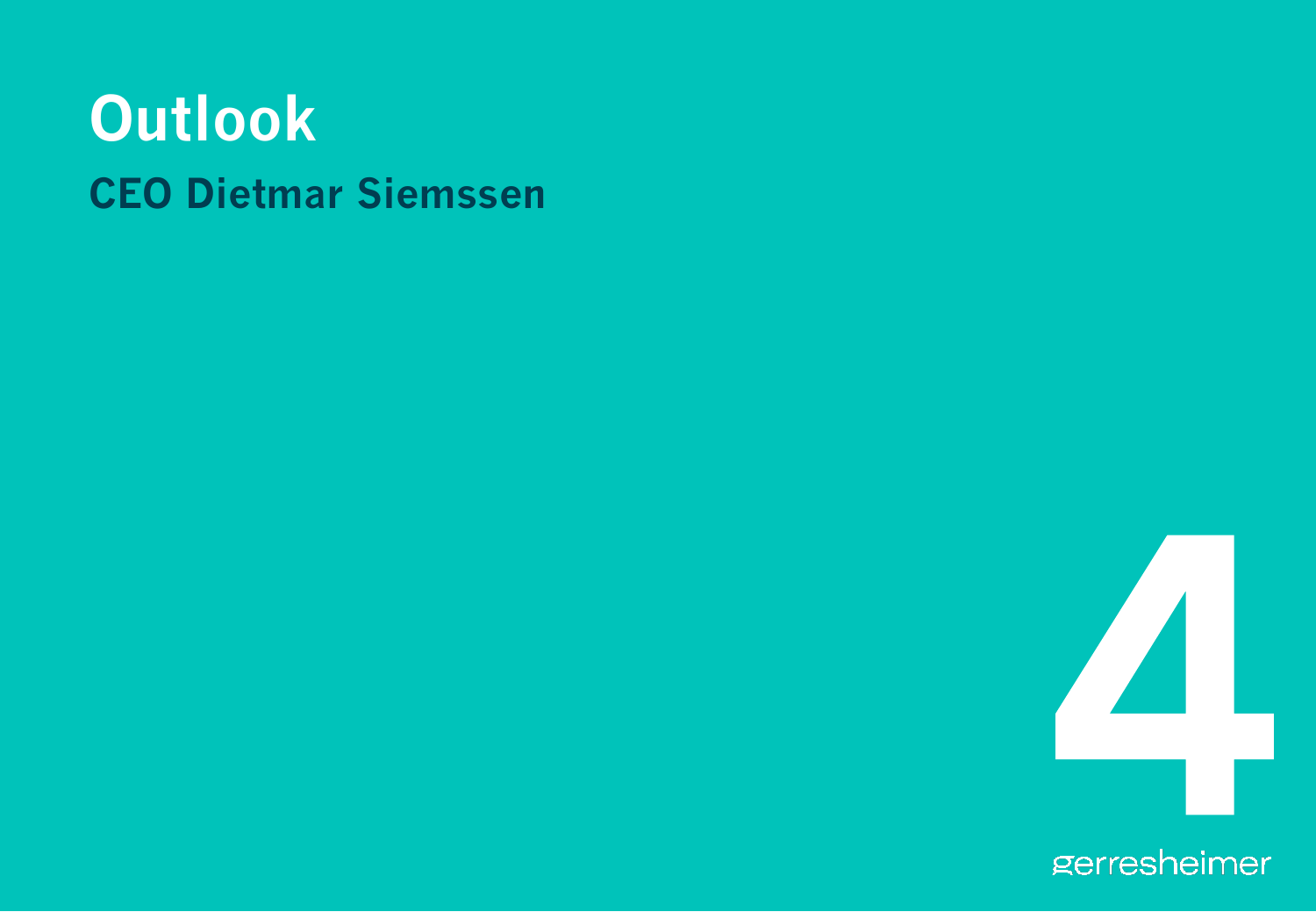**Transforming Gerresheimer into a growth company as innovation leader, solution provider and system integrator.**

![](_page_19_Picture_1.jpeg)

**2022**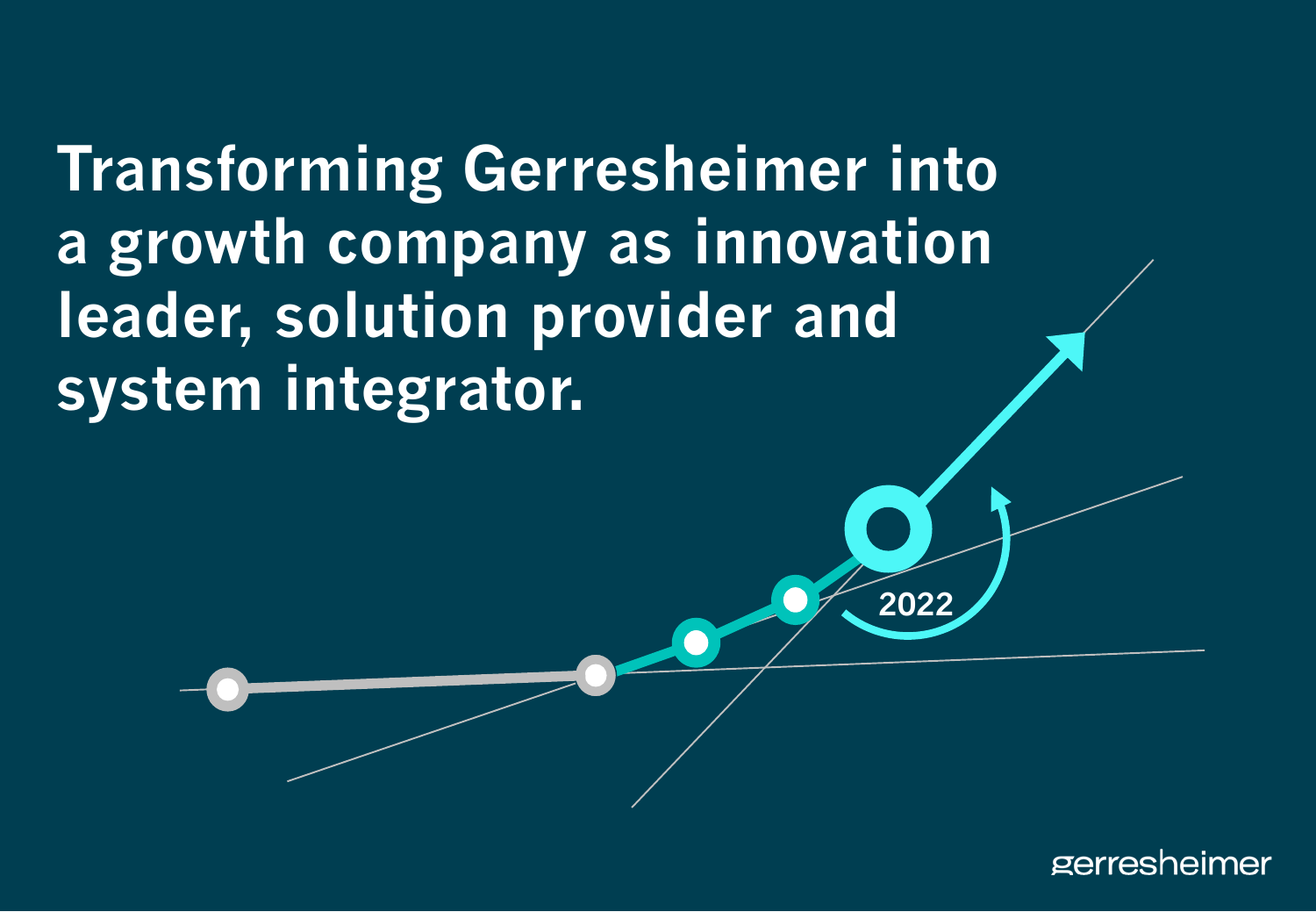## **Strong Progress Supports Double-Digit Revenue Growth Expectations – Even Without Pass-Through Continued Acceleration in 2022**

**Group level guidance (FXN) focused on three key drivers of shareholder value**

![](_page_20_Figure_2.jpeg)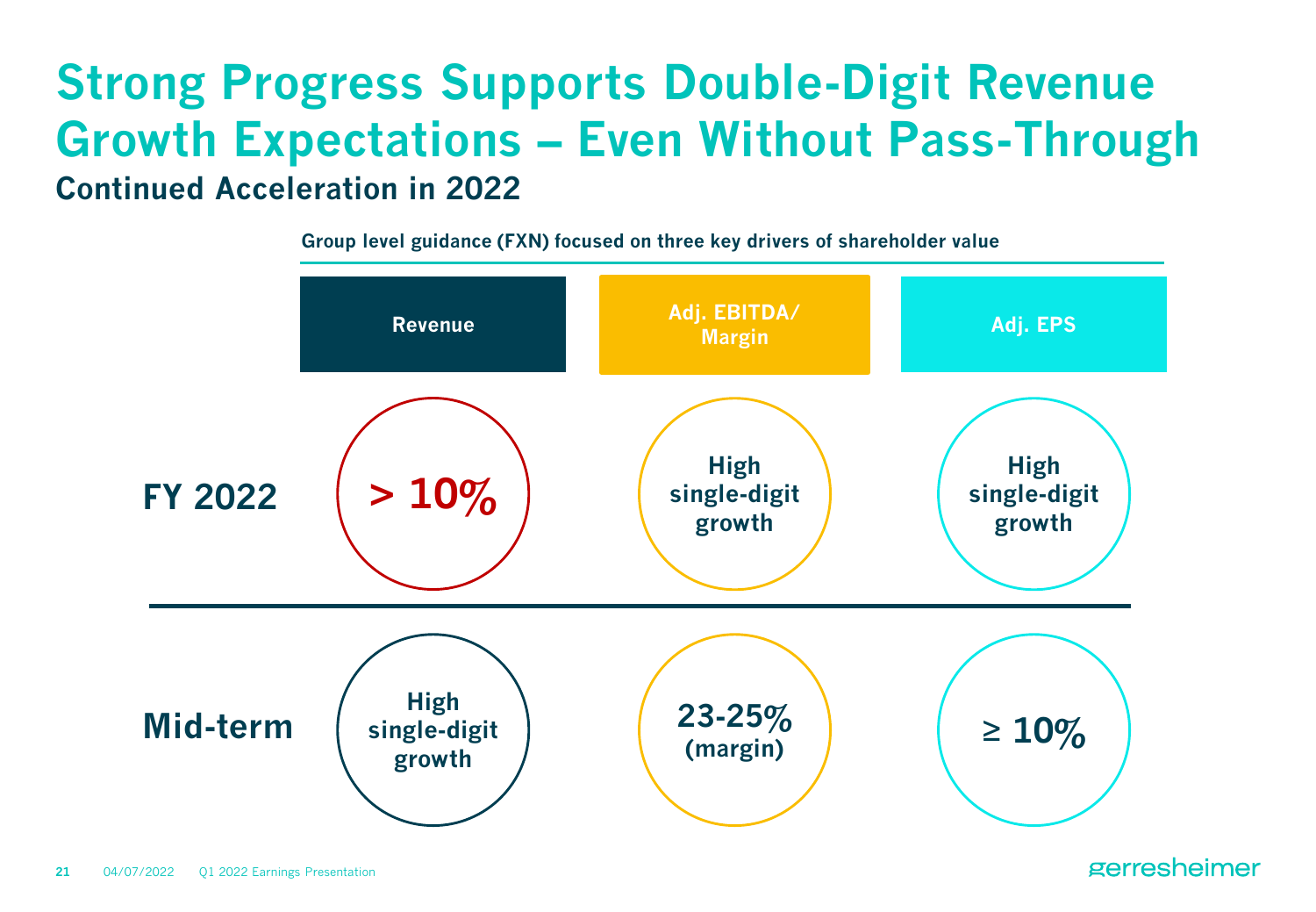## **Appendix**

![](_page_21_Picture_1.jpeg)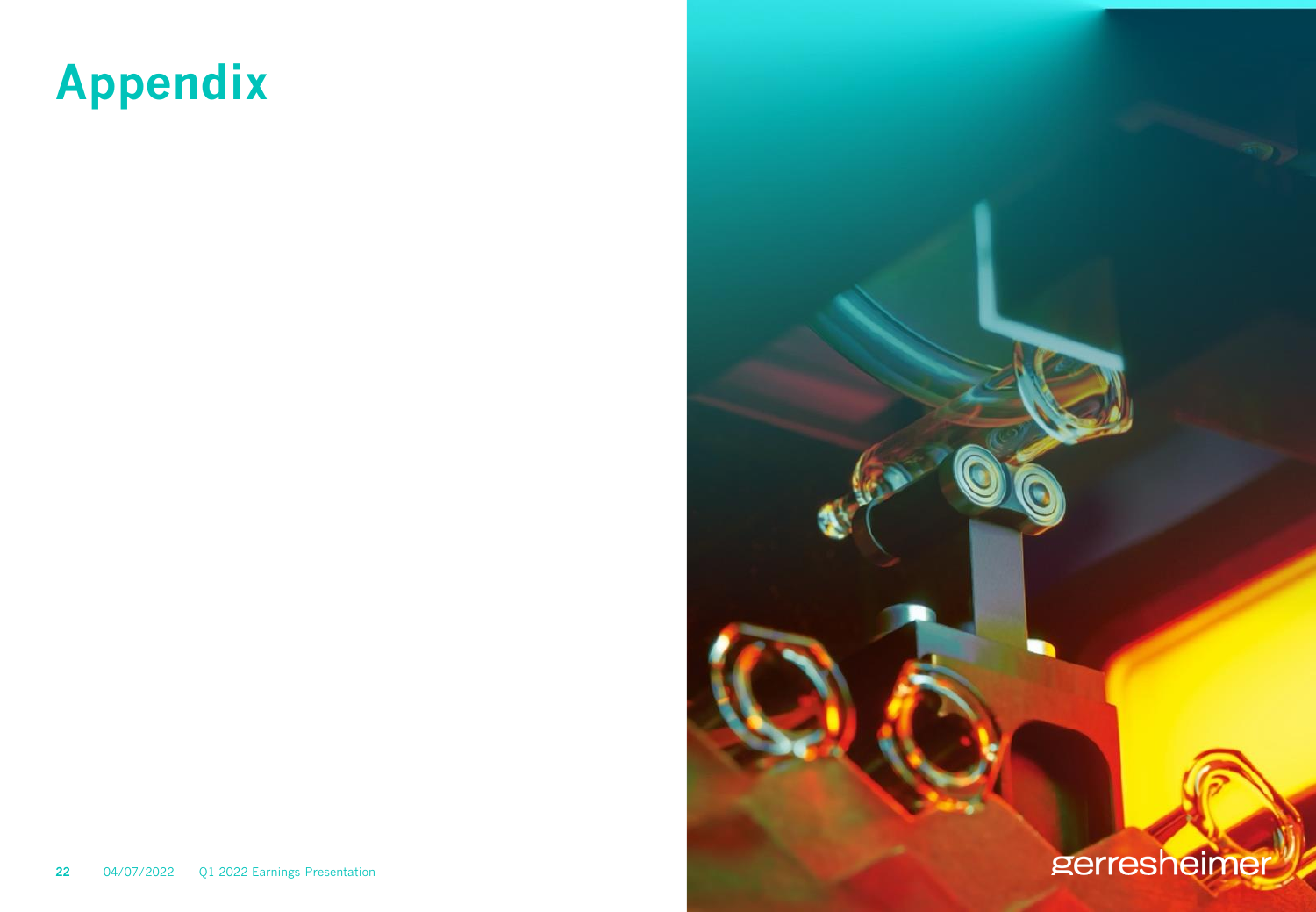## **Financial Calendar**

![](_page_22_Figure_1.jpeg)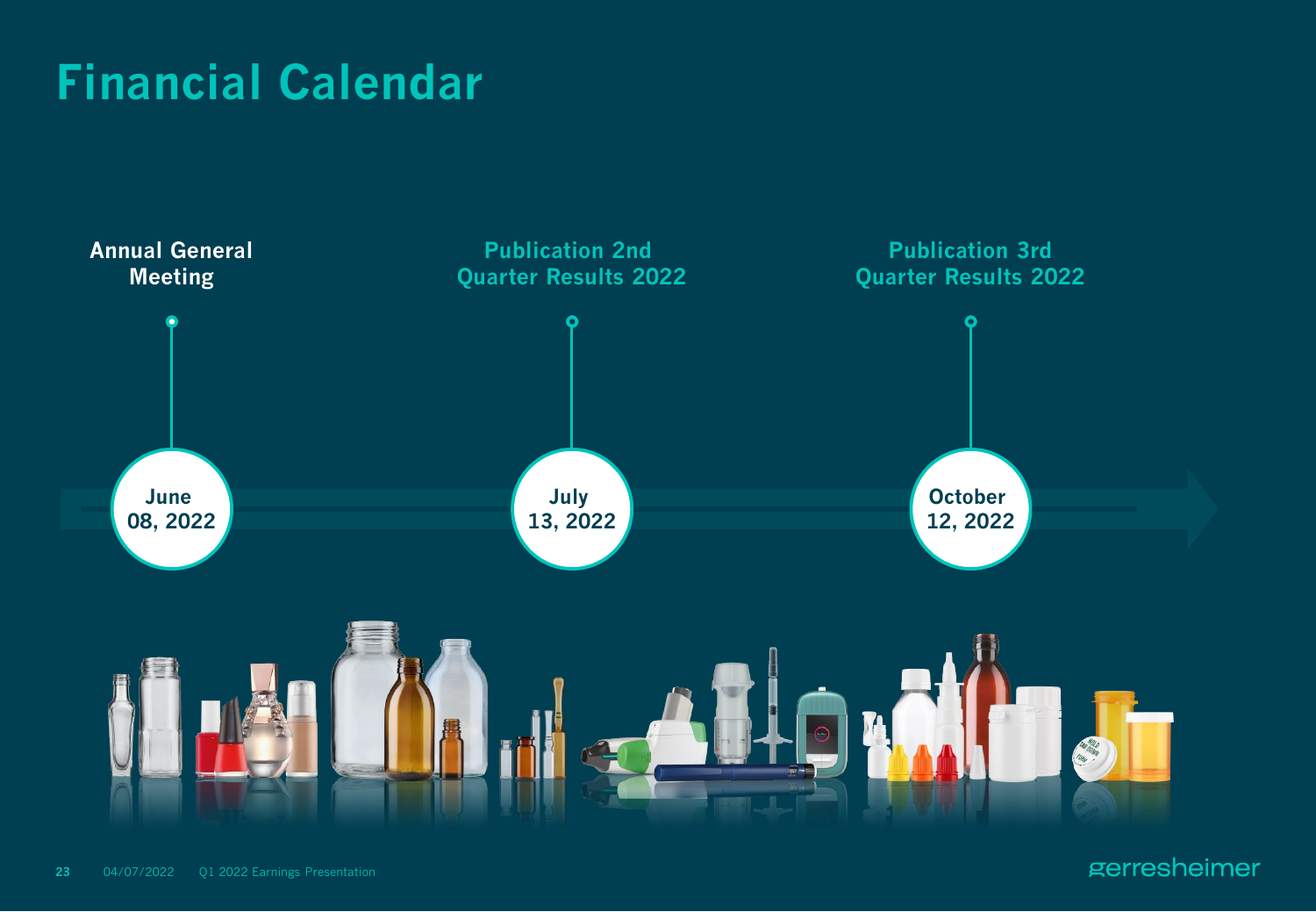### **Reconciliation Q1 2022 Reported and Adjusted Financials**

|                                |          | Q1 2022         |          | Q1 2021  | Org.<br>growth               |                                                                         |
|--------------------------------|----------|-----------------|----------|----------|------------------------------|-------------------------------------------------------------------------|
| In EUR m                       | Reported | Adjust-<br>ment | Adjusted | Adjusted | YoY <sup>1</sup><br>Adjusted | <b>Comments</b>                                                         |
| <b>Revenues</b>                | 370.8    |                 | 370.8    | 302.8    | 19.1%                        | Double-digit volume growth                                              |
| <b>EBITDA</b>                  | 59.8     | 1.8             | 61.5     | 54.2     | $10.8\%$                     |                                                                         |
| Depreciation &<br>Amortization | $-38.2$  | 9.6             | $-28.7$  | $-23.9$  |                              | Adjusted for fair value amortization                                    |
| <b>EBIT</b>                    | 21.5     | 11.4            | 32.9     | 30.3     |                              |                                                                         |
| <b>Financial Result</b>        | $-5.4$   | 0.0             | $-5.4$   | $-4.7$   |                              |                                                                         |
| <b>EBT</b>                     | 16.1     | 11.4            | 27.4     | 25.6     |                              |                                                                         |
| Income Taxes                   | $-4.4$   | $-2.2$          | $-6.5$   | $-7.1$   |                              | Strong improvement of the adj. tax rate<br>to $23.9\%$ (around $-4$ pp) |
| Non-controlling<br>Interests   |          |                 | $-1.0$   | $-0.5$   |                              |                                                                         |
| Adj. Net Income <sup>2</sup>   |          |                 | 19.9     | 18.0     | 8.5%                         |                                                                         |
| Adj. EPS                       |          |                 | 0.63     | 0.57     | 8.5%                         |                                                                         |

1. Organically, adjusted for exchange rate effects as well as acquisitions and divestments

2. Adjusted net income after non-controlling interests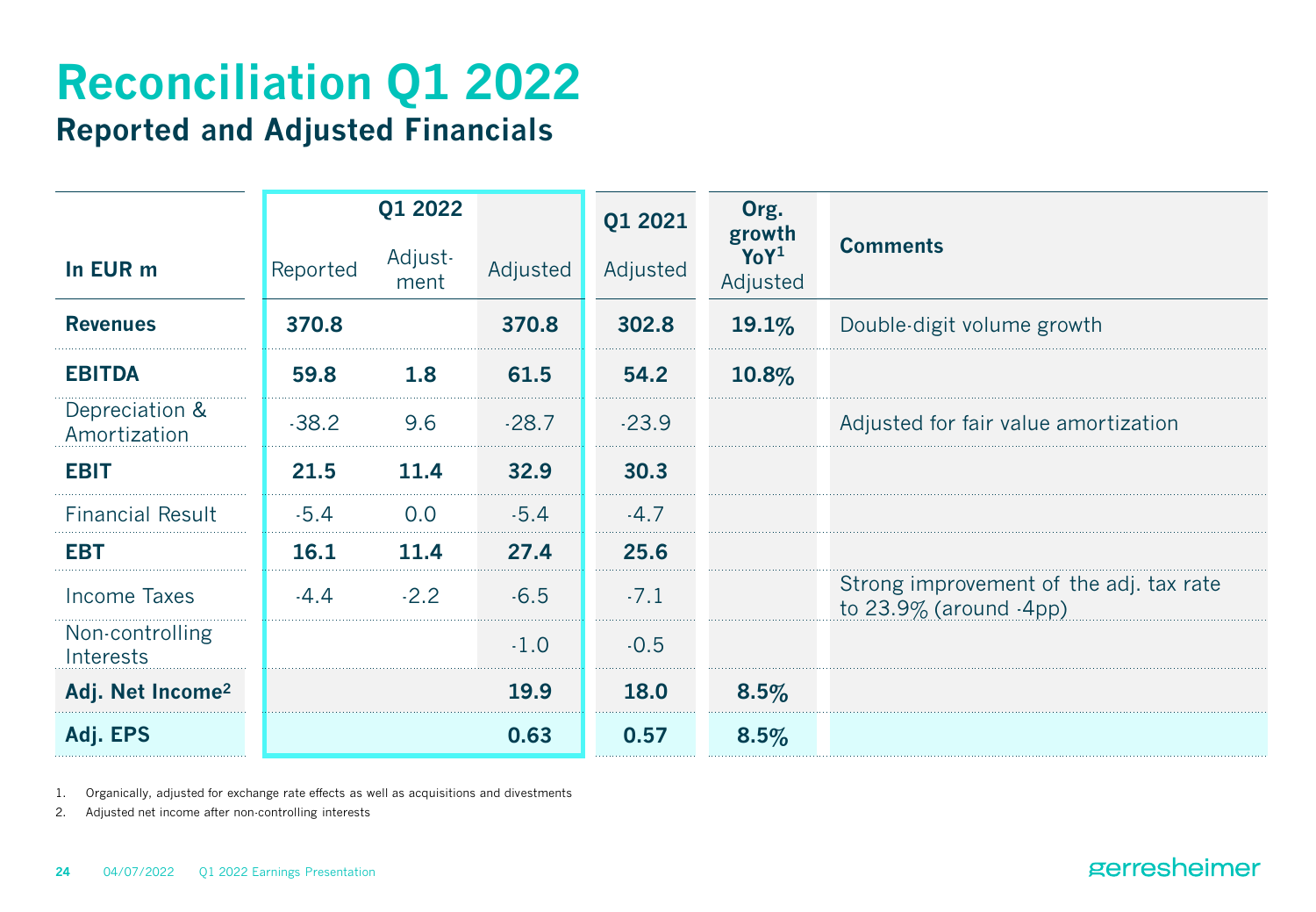## **Q1 Revenue & Organic Growth Reconciliation (1 of 2) in EUR m**

![](_page_24_Figure_1.jpeg)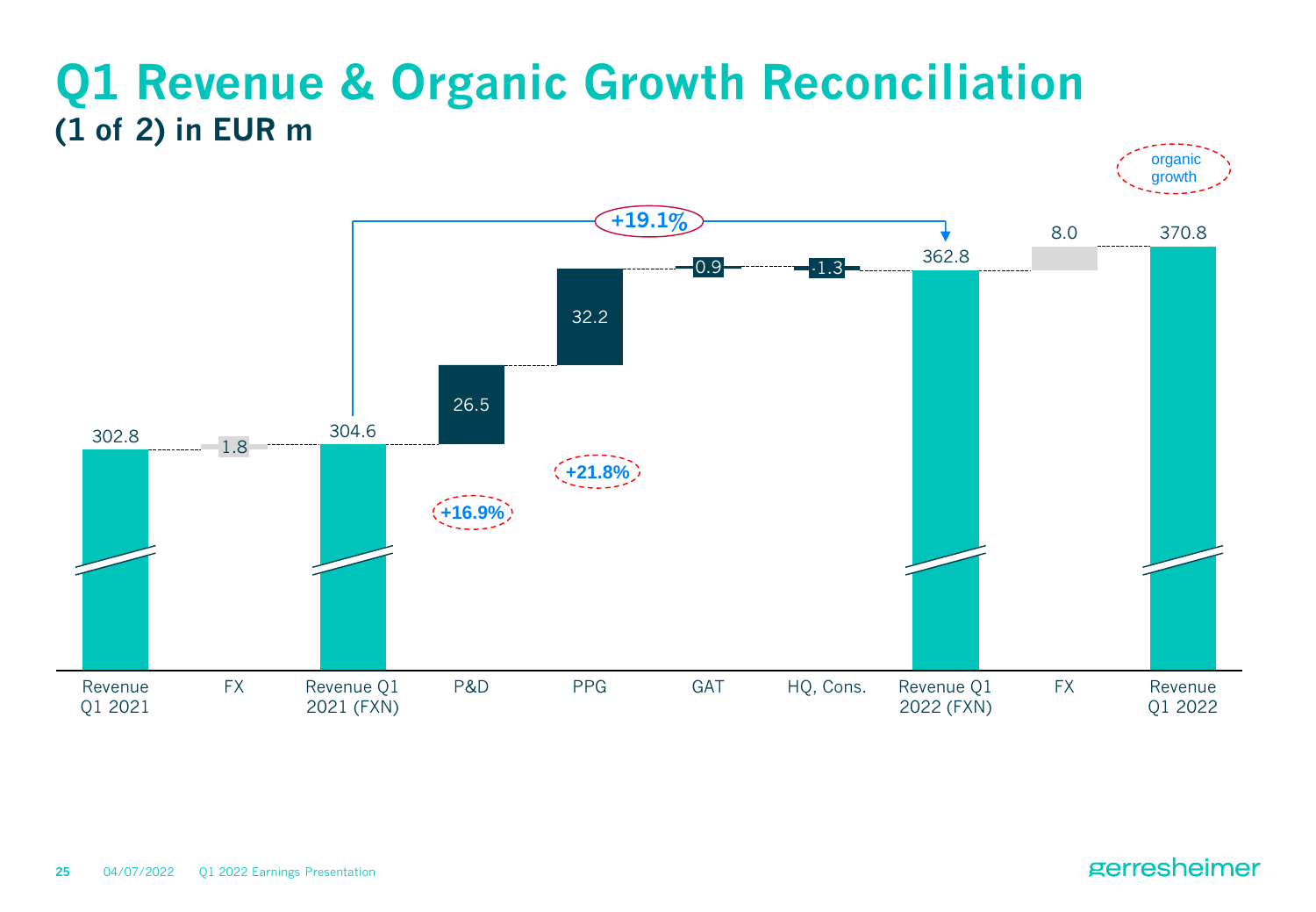## **Q1 EBITDA & Organic Growth Reconciliation (2 of 2) in EUR m**

![](_page_25_Figure_1.jpeg)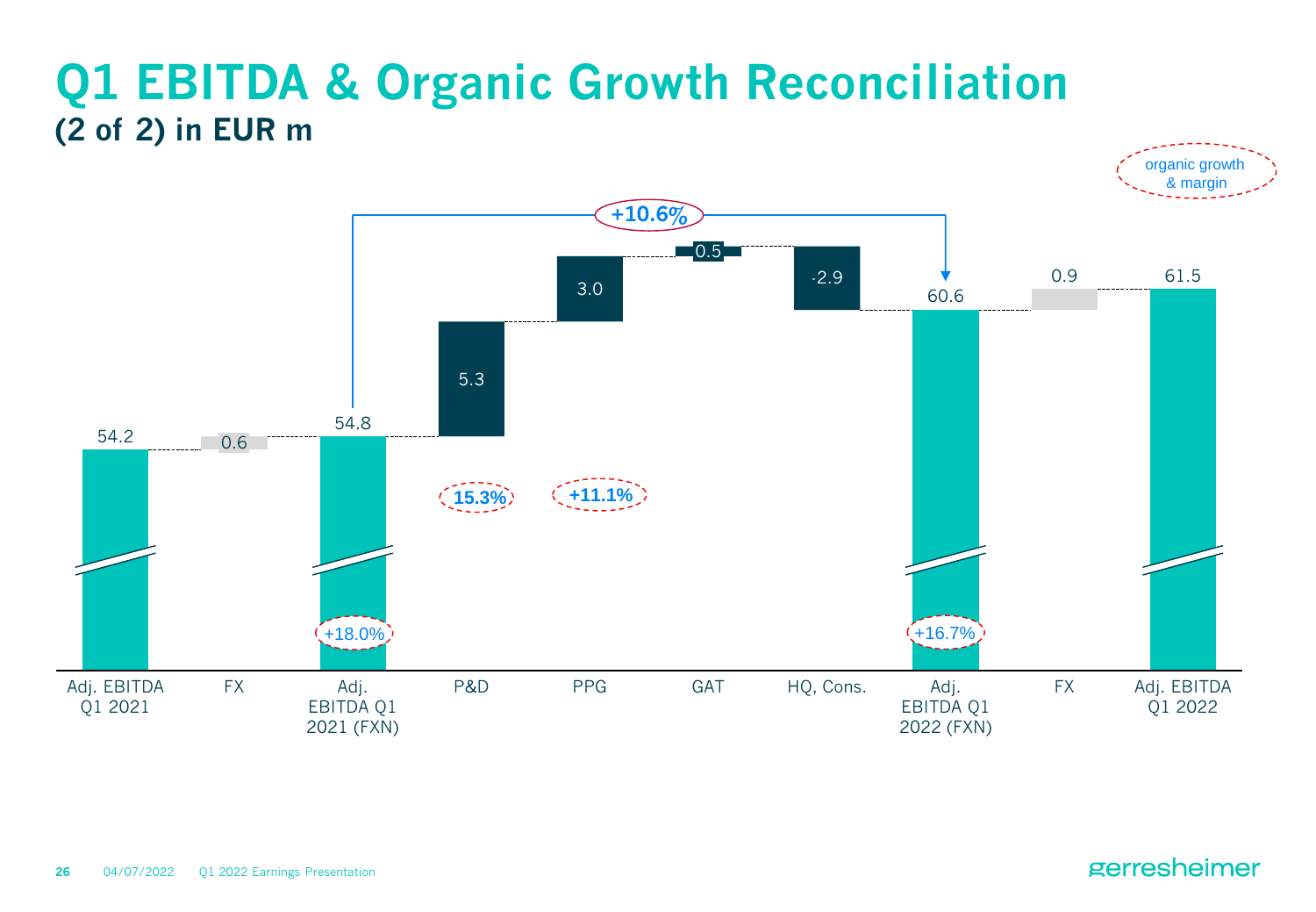### **Financial Headroom Net Financial Debt & Adjusted EBITDA Leverage**

![](_page_26_Figure_1.jpeg)

1. Excluding lease liabilities.